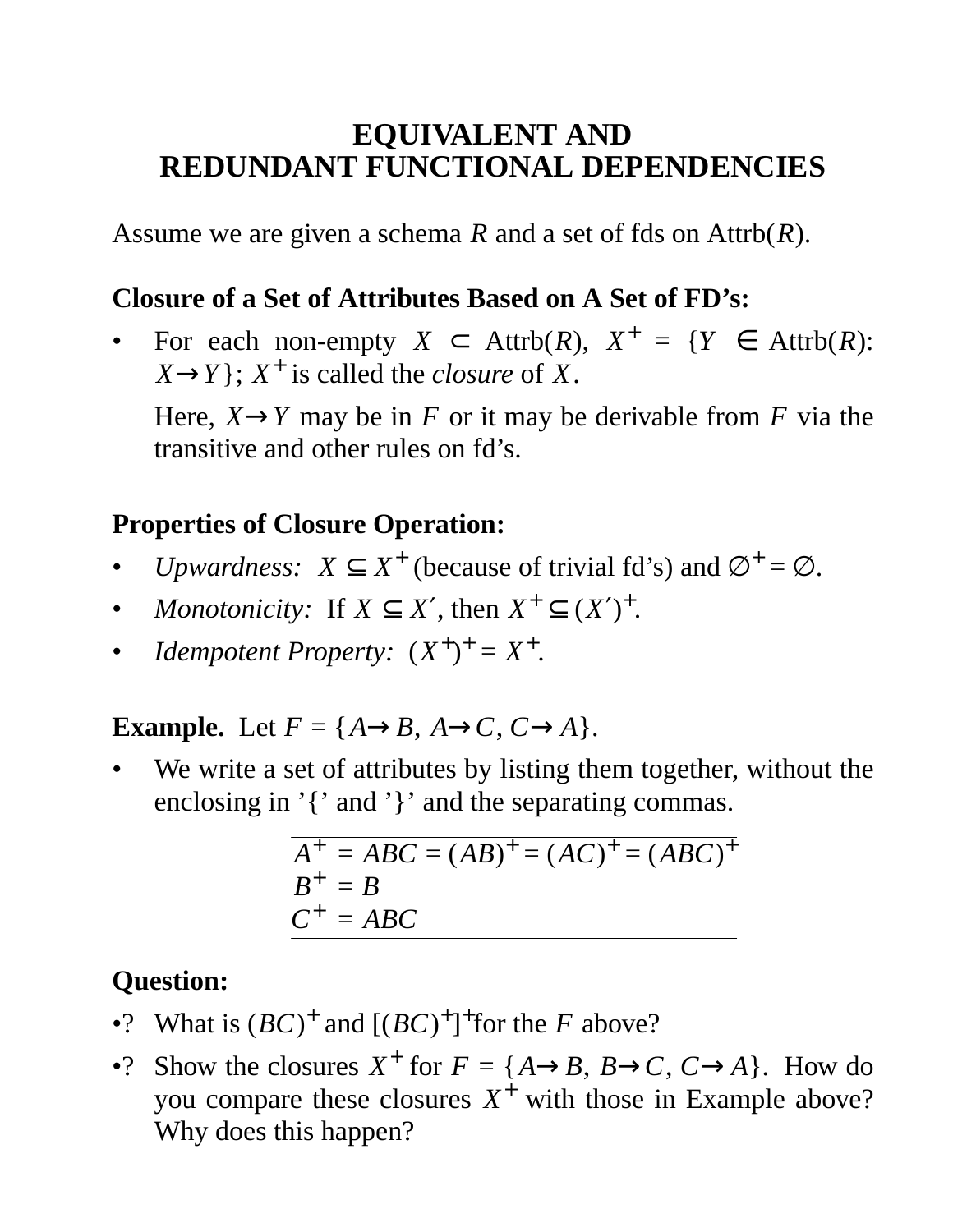# **CLOSURE OF A SET OF fds**

# **Closure**  $F^+$  of a set  $F$  of fds:

- $F^+$  consists of all fds of the form  $X \to X^+$ ,  $X \neq \emptyset$ . Put another way,  $F^+$  is the set  $F$  together with all other non-trivial fd's that can be obtained by transitive and other properties of fd's.
- If  $F_1 \subseteq F_2$ , then  $X^+$  w.r.t  $F_1$  is a subset of  $X^+$  w.r.t  $F_2$  and thus  $F_1^+ \subseteq F_2^+$ <sup>+</sup><sub>2</sub>. Also,  $F^+ = (F^+)^+$  and  $\varnothing^+ = \varnothing$ .
- For each  $X$ ,  $X^+$  is the same w.r.t  $F$  and  $F^+$ .

**Question:** If  $F = \emptyset$ , then what is  $X^+$ ?

#### **Example.**

Consider  $F_1 = \{A \rightarrow B, A \rightarrow C, C \rightarrow A\} \subseteq \{A \rightarrow B, B \rightarrow C, A \rightarrow C, A \rightarrow C\}$  $C \rightarrow A$ } =  $F_2$ .

Then,  $F_1^+ = \{A \rightarrow ABC, B \rightarrow B, C \rightarrow ABC\}$ . (What is  $F_2^+$  $_{2}^{+2}$ 

• In both  $F_1$  and  $F_1^+$  $_1^+$ ,  $B^+ = B$ ; in both  $F_2$  and  $F_2^+$  $_{2}^{+}, B^{+} = ABC.$ 

**Equivalence of**  $F_1$  and  $F_2$   $(F_1 \cong F_2)$ :

- $F_1$  is *equivalent* to  $F_2$  if  $F_1^+ = F_2^+$  $_2^+$ , which is the same as  $F_1 \subseteq$  $\overline{F}_2^+$  $\frac{1}{2}$  and  $F_2 \subseteq F_1^+$  $_1^+$ . (Why?)
- To test  $F_1 \subseteq F_2^+$  $Z_2^+$ , we need to verify that each fd  $X \to Y \in F_1$  is in  $F_2^+$ <sup>+</sup><sub>2</sub>, i.e.,  $Y \subseteq X^+$  w.r.t  $F_2$ . (No need to compute  $F_2^+$  $_{2}^{+}$ .)

### **Question:**

- •? Show that  $F_1 = \{A \rightarrow B, B \rightarrow C, C \rightarrow A\}$  and  $F_2 = \{A \rightarrow C, C \rightarrow A\}$  $C \rightarrow B$ ,  $B \rightarrow A$ } are equivalent.
- •? Argue that  $F_1 \cong F_2$  if and only if for each  $X \subseteq \text{Attrb}(R)$  we have  $X^+$  is the same w.r.t  $F_1$  and  $F_2$ .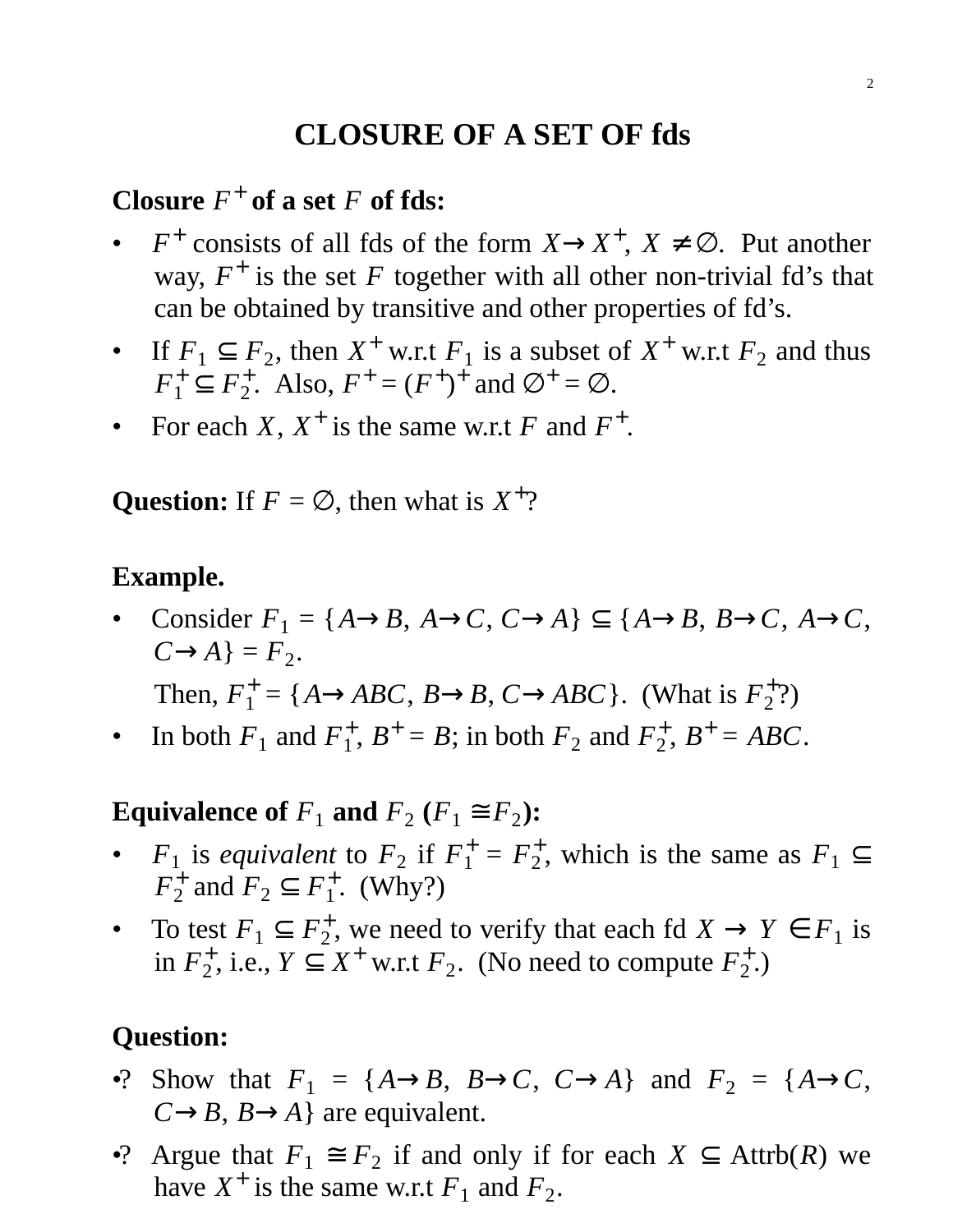## **REDUNDANT fds**

#### **Redundancy:**

- An fd  $f: X \rightarrow Y \in F$  is *redundant* if  $F \cong F \{f\}$ , i.e  $F^+ =$  $(F - \{f\})^+$ .
- This is the same as saying  $X \rightarrow Y$  can be obtained from the other fds in *F*. This, in turn, is the same as saying  $Y \subseteq X^+$  computed using  $F - \{f\}$ .

## **Example.**

•  $A \rightarrow C$  is redundant in  $\{A \rightarrow B, B \rightarrow C, A \rightarrow C\}$  because  $A^+$  = *ABC* w.r.t {*A*→*B*, *B*→*C*}.

## **Reduced** *F***:**

• A set of fd's *F* is *reduced* if it contains no redundant fd.

### **Example.**

- The set  $F = \{A \rightarrow B, B \rightarrow C, C \rightarrow A, A \rightarrow C, C \rightarrow B, B \rightarrow A\}$  can be reduced in many ways; shown below are some.
	- 1.  ${A \rightarrow B, B \rightarrow C, C \rightarrow A}$ 2. { $A \rightarrow C$ ,  $C \rightarrow B$ ,  $B \rightarrow A$ } 3.  ${A \rightarrow C, C \rightarrow A, C \rightarrow B, B \rightarrow C}$

## **Question:**

•? Show all possible reduced form of *F* in Example above.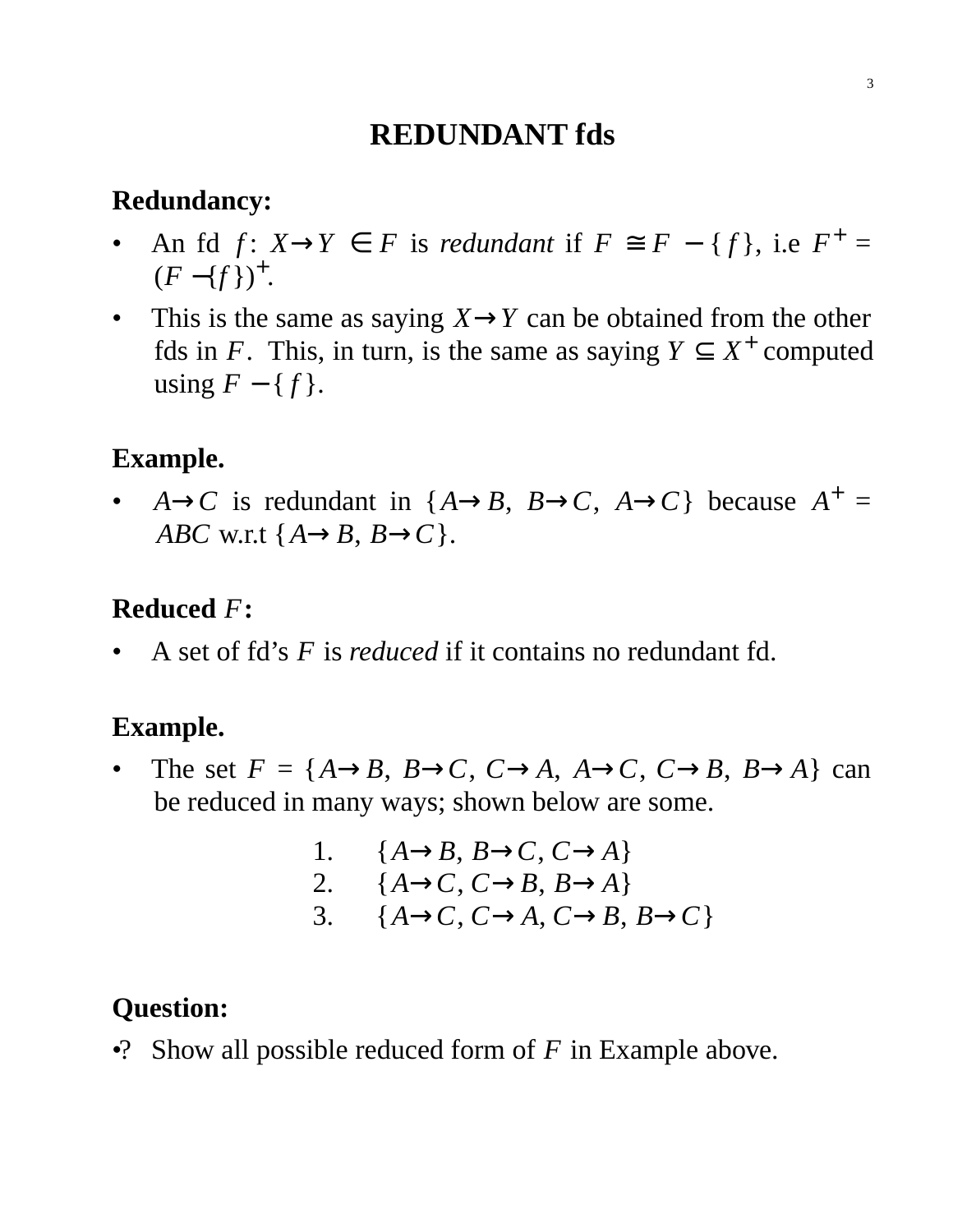# **BERNSTEIN'S ALGORITHM**

#### **Algorithm Form-3NF-Decomposition:**

- Input: A schema *R* and a set *F* of fds on Attrb $(R) = \{A_i:$ 1≤*i*≤*n*}.
- Output: A set of 3NF relations that form a loss-less, fd-preserving decomposition.
- 1. Reduce *F* by eliminating all redundant fd's.
- 2. Group together all fd's which have the same left-hand side. That is, if  $X \to A_1$ ,  $X \to A_2$ ,  $\dots$ ,  $X \to A_k$  are the fd's with the l.h.s *X*, then replace them by the single fd  $X \to A_1 A_2 \cdots A_k$ ,
- 3. For each fd  $X \to Y$ , form the relation schema  $(XY)$  with the attributes  $X \cup Y$  in the decomposition (representing  $\Pi_{XY}(R)$ ).
- 4. If  $X'Y' \subset XY$ , remove schema  $(X'Y')$  from the decomposition.
- 5. If no schema in the decomposition contains a key of *R*, then add schema  $(K)$ , where  $K$  is a key, to the decomposition.

**Example.** It shows the need for steps (2) and (4).

- Attrb $(R) = \{A, B, C\}$  and  $F = \{A \rightarrow B, A \rightarrow C, C \rightarrow A, C \rightarrow B\}.$ 
	- Step 1. { $A \rightarrow B$ ,  $A \rightarrow C$ ,  $C \rightarrow A$ } Step 2. { $A \rightarrow BC$ ,  $C \rightarrow A$ } Step 3. (*ABC*), (*CA*) Step 4. (*ABC*) Step 5. (*ABC*); the key A is contained in ABC.
- Without steps (2) and (4), we get the decomposition  $(ABC)$  =  $(AB) \otimes (AC)$ , which is not preferred (although it is lossless, fdpreserving, and each of (*AB*) and (*AC*) is in 3NF), because it causes unnecessary duplication of values for the attribute *A*. The relation (*ABC*) itself is in 3NF.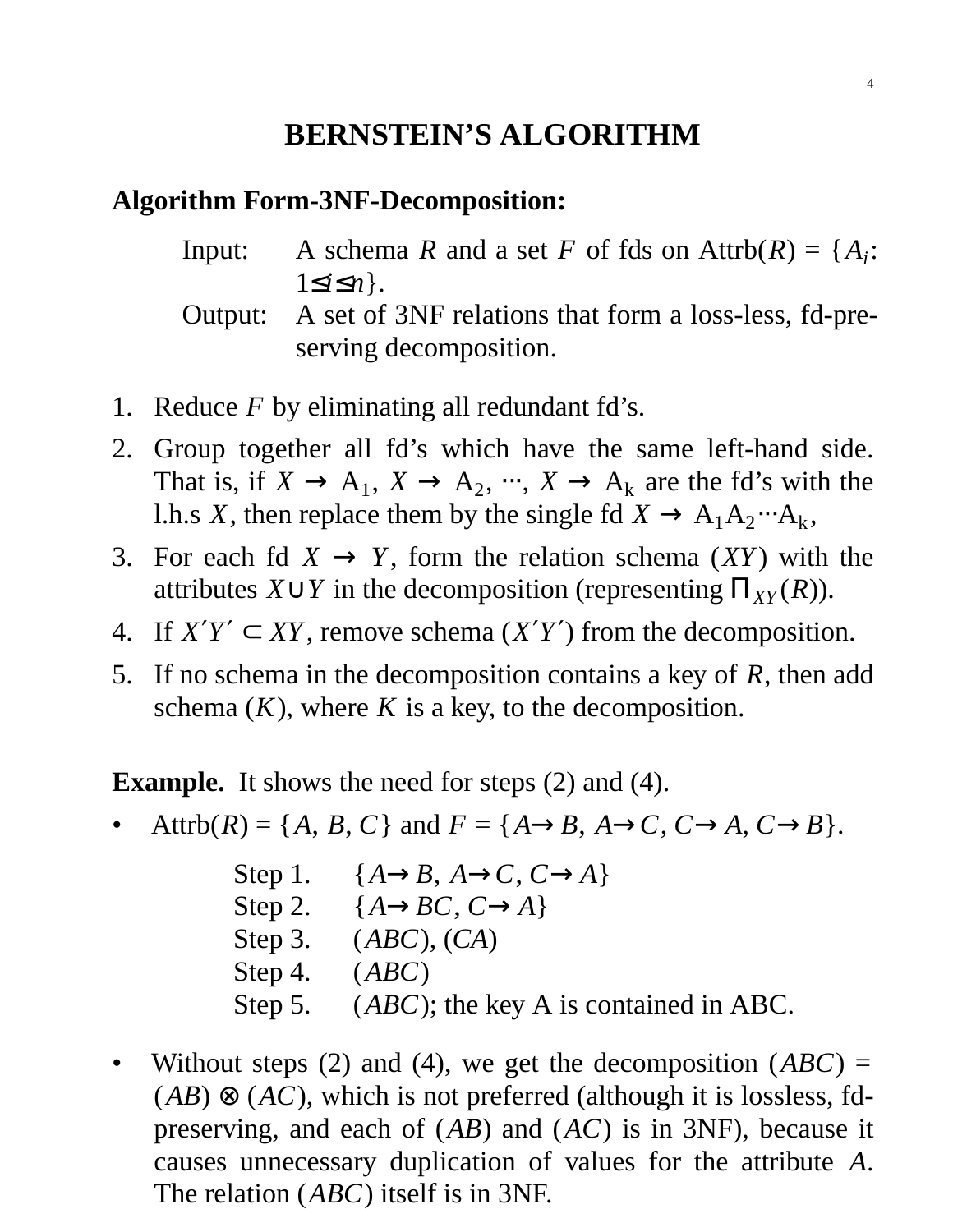**ILLUSTRATION OF**  $(ABC) = (AB) \otimes (AC)$ 

| A B C        |                                              | A B A C |               |           |               |  |
|--------------|----------------------------------------------|---------|---------------|-----------|---------------|--|
| $a2$ b1 $c2$ | al bl cl al bl al cl<br>a3 b3 c3 a3 b3 a3 c3 |         | $a2 \quad b1$ | $\otimes$ | $a2 \quad c2$ |  |
|              |                                              |         |               |           |               |  |

It satisfies  $\{A \rightarrow B, A \rightarrow C, C \rightarrow A\}$ .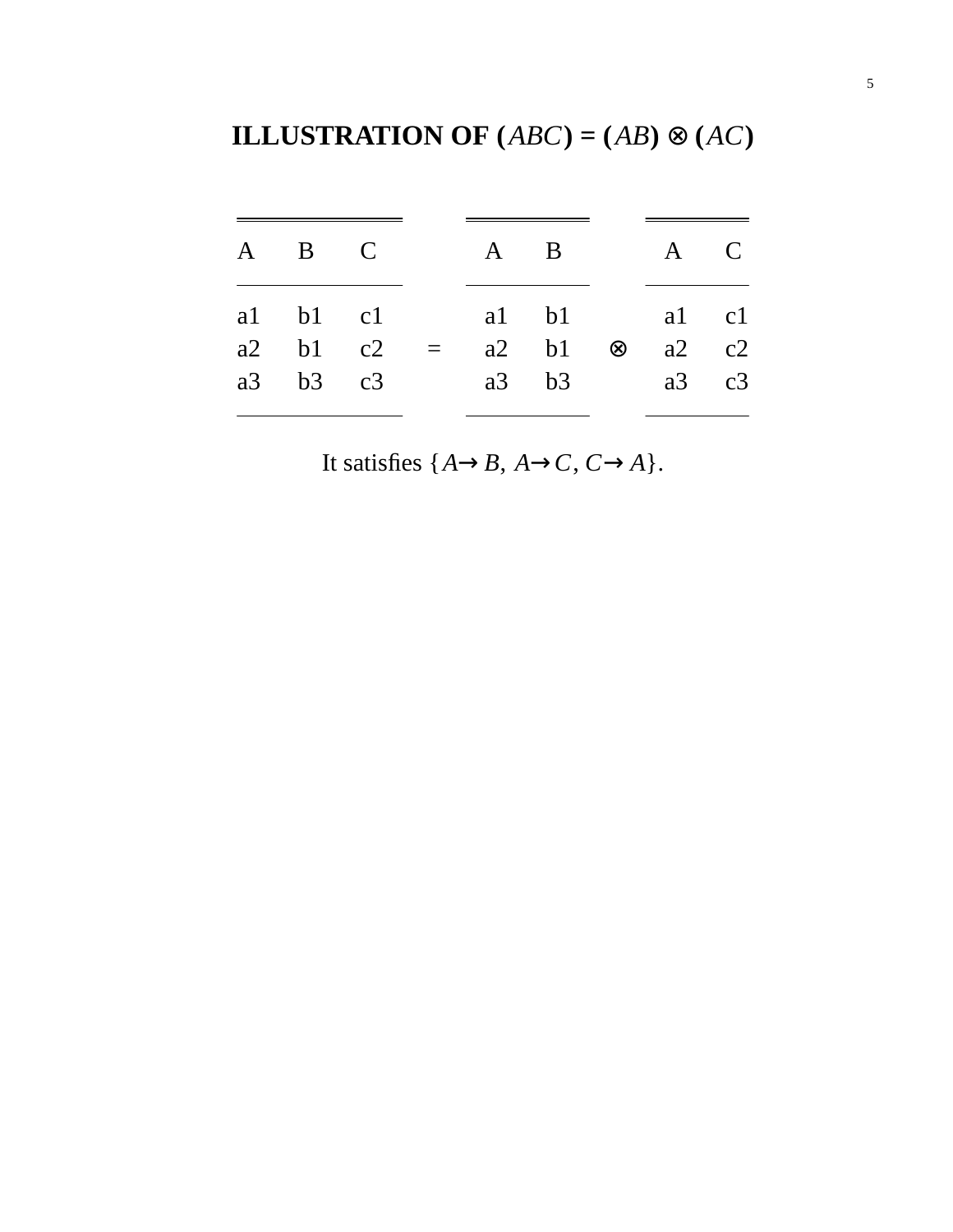#### **ANOTHER ILLUSTRATION OF BERNSTEIN'S ALGORITHM**

**Example.** It shows the need for step  $(5)$ .

• Let Attrb $(R) = \{A, B, C, D\}$  and  $F = \{A \rightarrow C, B \rightarrow D, A \}$  $AB \rightarrow CD$ .

| Step 1. | $\{A\rightarrow C, B\rightarrow D\}$ |
|---------|--------------------------------------|
| Step 2. | $\{A\rightarrow C, B\rightarrow D\}$ |
| Step 3. | (AC), (BD)                           |
| Step 4. | (AC), (BD)                           |
| Step 5. | (AC), (BD), (AB)                     |
|         |                                      |

| A B C D                |  | A C |                                                                    | B D |  |
|------------------------|--|-----|--------------------------------------------------------------------|-----|--|
| al $b2$ cl d2          |  |     | al bl cl dl $\neq$ al cl $\otimes$ bl dl<br>$a2 \t c2 \t b2 \t d2$ |     |  |
| $a2 \t b2 \t c2 \t d2$ |  |     |                                                                    |     |  |

but it is easy to see that  $(ABCD) = (AC) \otimes (BD) \otimes (AB)$ .

# **Question:**

- •? Show (*AC*)⊗(*BD*) in the above example, and verify that  $(ABCD) = (AC) \otimes (BD) \otimes (AB).$
- •? What are the possible sets of fds  $F$  such that  $(ABC)$  =  $(AB)\xi(BC)$  is a Bernstein's decomposition?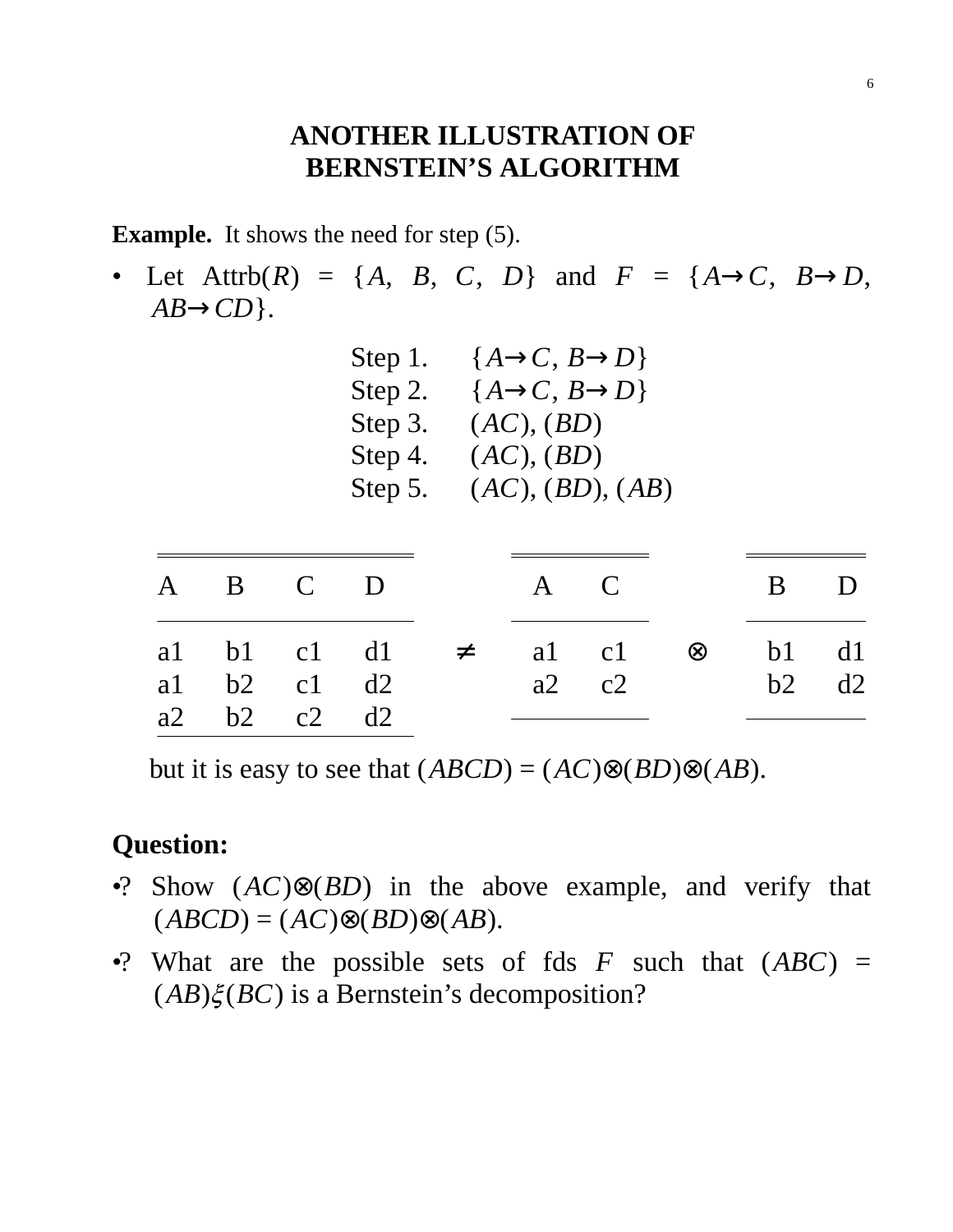# **ANOTHER ILLUSTRATION**

## **Example.**

- Consider a course-schedule with the attributes course $(C)$ , stu $dent(S)$ , teacher(T), class-period-time(P), room(R), and day(D). Here, C includes the course-section, if any.
- The fds and their meaning are:
	- (1)  $C \rightarrow P$ : A course meets at the same period each time.
	- (2)  $C \rightarrow R$ : A course meets at the same room each time.
	- (3)  $C \rightarrow T$ : No joint teaching of any course.
	- (4)  $TPD \rightarrow C$ : A teacher cannot teach more than one course at a period of any day.
	- (5)  $TPD \rightarrow R$ : A teacher cannot be in more than one room at a period of any day.
	- (6)  $SPD \rightarrow C$ : A student cannot take more than one course at a period of any day.
	- (7)  $SPD \rightarrow R$ : A student cannot be in more than one room at a period of any day.

It is easy to see that  $(4)$  and  $(2)$  implies  $(5)$ , and  $(6)$  and  $(2)$ implies (7). A reduced set of fd's is

| $(1)$ $C \rightarrow P$                       | $(2)$ $C \rightarrow R$ |
|-----------------------------------------------|-------------------------|
| (3) $C \rightarrow T$ (4) TPD $\rightarrow C$ |                         |
| $(5)$ SPD $\rightarrow$ C                     |                         |

There are two keys: SDP, SDC. The Bernstein's fd-preserving, loss-less, 3NF decomposition is

 $(CDPRST) = (CPRT) \otimes (TPDC) \otimes (SPDC)$  $=(CP) \otimes (CR) \otimes (CT) \otimes (TPDC) \otimes (SPDC)$  $= (CR) \otimes (TPDC) \otimes (SPDC)$ . (Bernstein's method may not give the simplest 3NF decomposition.)